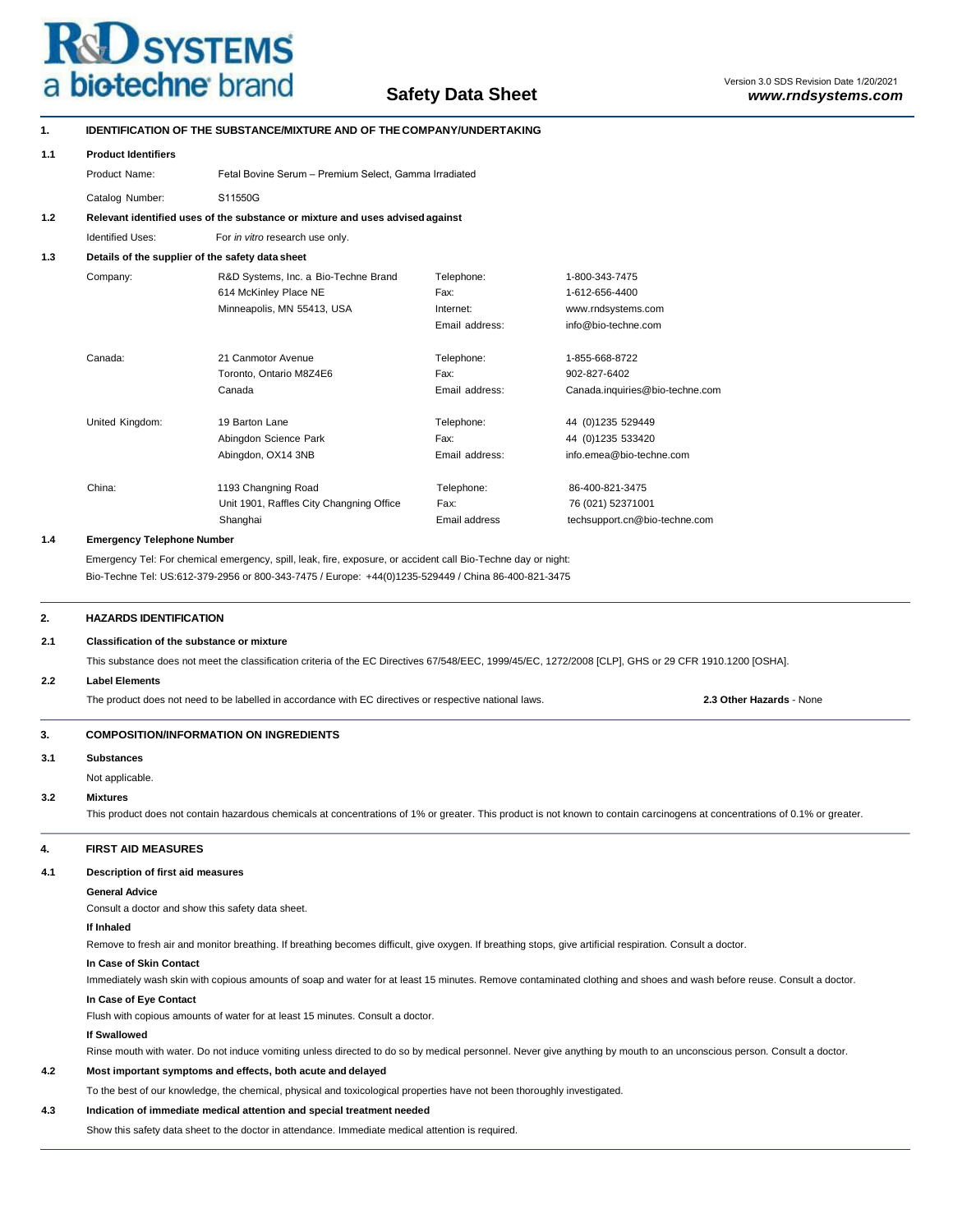## **5. FIRE-FIGHTING MEASURES**

### **5.1 Extinguishing Media**

**Suitable extinguishing media**

Use water spray, alcohol-resistant foam, dry chemical or carbon dioxide.

## **5.2 Special hazards arising from the substance or mixture**

In combustion, may emit toxic fumes.

### **5.3 Precautions for fire-fighters**

Wear suitable protective clothing to prevent contact with skin and eyes and self-contained breathing apparatus.

### **6. ACCIDENTIAL RELEASE MEASURES**

### **6.1 Personal precautions, protective equipment and emergency procedures**

Do not take action without suitable protective clothing - see section 8 of SDS. Evacuate personnel to safe areas. Ensure adequate ventilation. Avoid breathing vapors, mist, dust or gas.

### **6.2 Environmental precautions**

Do not let product enter drains.

## **6.3 Methods and materials for containment and cleaning up**

Cover spillage with suitable absorbent material. Hold all material for appropriate disposal as described under section 13 of SDS.

## **6.4 Reference to other sections**

For required PPE see section 8. For disposal see section 13.

### **7. HANDLING AND STORAGE**

### **7.1 Precautions for safe handling**

Avoid inhalation, contact with eyes, skin and clothing. Avoid the formation of dust and aerosols. Use in a well-ventilated area. Keep away from sources of ignition. Avoid prolonged or repeated exposure.

### **7.2 Conditions for safe storage, including anyincompatibilities**

Store in cool, well-ventilated area. Keep away from direct sunlight. Keep container tightly sealed until ready for use.

### **7.3 Specific end uses**

Not applicable.

## **8. EXPOSURE CONTROLS/PERSONAL PROTECTION**

### **8.1 Control parameters**

# **Components with workplace control parameters**

Contains no substances with occupational exposure limit values.

#### **8.2 Exposure controls**

### **Appropriate Engineering Controls**

Use in a fume hood where applicable. Ensure all engineering measures described under section 7 of SDS are in place. Ensure laboratory is equipped with a safety shower and eye wash station.

# **Personal Protective Equipment**

### **Eye / Face Protection**

Use appropriate safety glasses.

## **Skin Protection**

Use appropriate chemical resistant gloves (minimum requirement use standard BS EN 374:2003). Gloves should be inspected before use. Wash and dry hands thoroughly after handling.

### **Body Protection**

Wear appropriate protective clothing.

### **Respiratory Protection**

If risk assessment indicates necessary, use a suitable respirator.

# **9. PHYSICAL AND CHEMICAL PROPERTIES**

#### **9.1 Information on basic physical and chemical properties**

| Appearance                      | Lyophilized white powder or clear liquid. | <b>Vapor Pressure</b>            | No data available. |
|---------------------------------|-------------------------------------------|----------------------------------|--------------------|
| Odor                            | Little to none.                           | <b>Vapor Density</b>             | No data available. |
| <b>Odor Threshold</b>           | No data available.                        | <b>Relative Density</b>          | No data available. |
| рH                              | No data available.                        | Solubility                       | No data available. |
| <b>Melting / Freezing Point</b> | No data available.                        | <b>Partition Coefficient</b>     | No data available. |
| <b>Boiling Point / Range</b>    | No data available.                        | <b>Autoignition Temperature</b>  | No data available. |
| <b>Flash Point</b>              | No data available.                        | <b>Decomposition Temperature</b> | No data available. |
| <b>Evaporation Rate</b>         | No data available.                        | <b>Viscosity</b>                 | No data available. |
| Flammability (Solid, Gas)       | No data available.                        | <b>Explosive Properties</b>      | No data available. |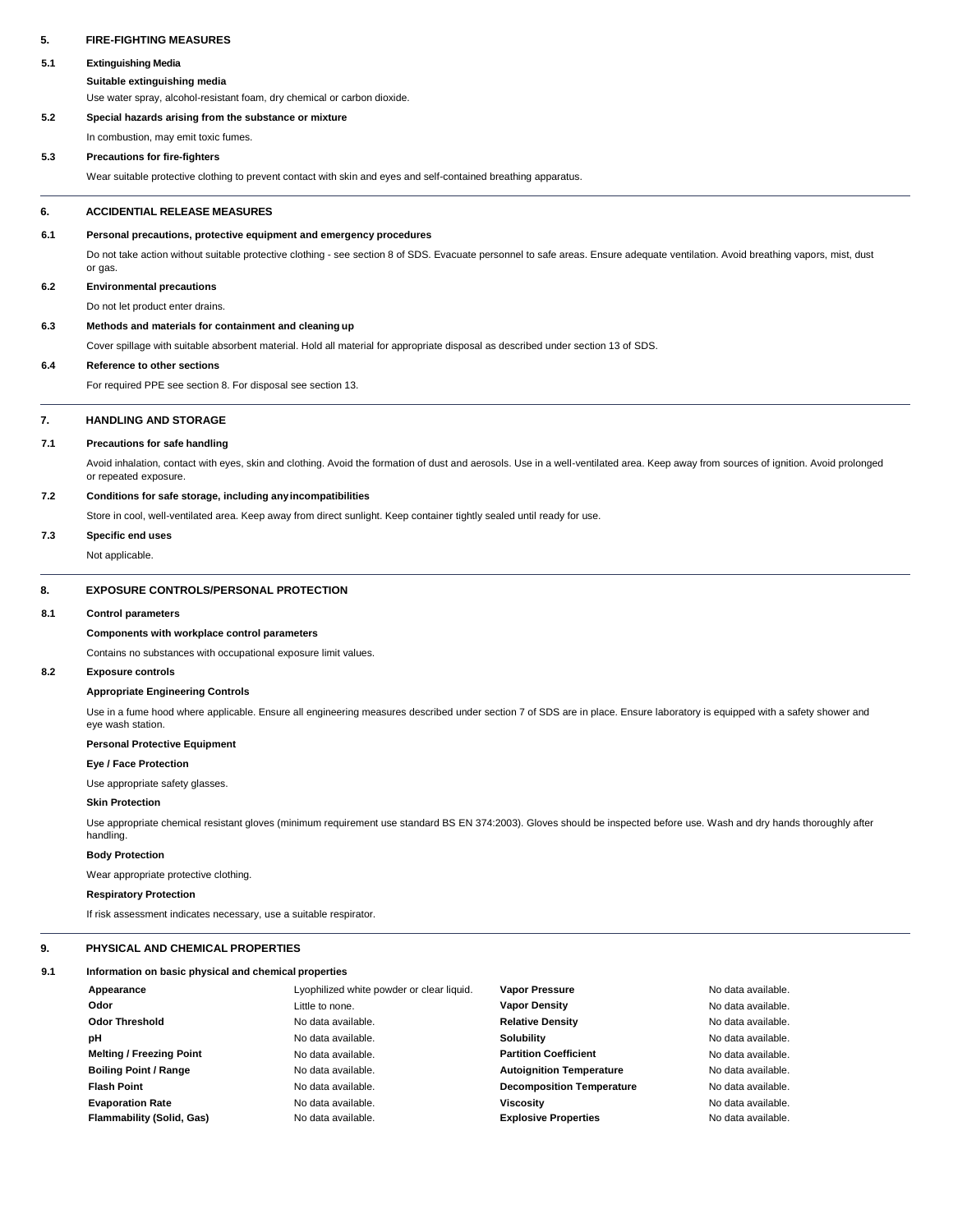|                                          | Upper / Lower Flammability or                                                                                                                                                        |                                                                                 |                             |                    |  |  |  |
|------------------------------------------|--------------------------------------------------------------------------------------------------------------------------------------------------------------------------------------|---------------------------------------------------------------------------------|-----------------------------|--------------------|--|--|--|
|                                          | <b>Explosive Limits</b>                                                                                                                                                              | No data available.                                                              | <b>Oxidizing Properties</b> | No data available. |  |  |  |
| 9.2                                      | Other safety information                                                                                                                                                             |                                                                                 |                             |                    |  |  |  |
|                                          | No data available.                                                                                                                                                                   |                                                                                 |                             |                    |  |  |  |
| 10.                                      | <b>STABILITY AND REACTIVITY</b>                                                                                                                                                      |                                                                                 |                             |                    |  |  |  |
| 10.1                                     | Reactivity                                                                                                                                                                           |                                                                                 |                             |                    |  |  |  |
|                                          |                                                                                                                                                                                      |                                                                                 |                             |                    |  |  |  |
| 10.2                                     | Stable under recommended transport or storage conditions.<br><b>Chemical stability</b>                                                                                               |                                                                                 |                             |                    |  |  |  |
|                                          |                                                                                                                                                                                      |                                                                                 |                             |                    |  |  |  |
| 10.3                                     | Stable under recommended storage conditions.<br>Possibility of hazardous reactions                                                                                                   |                                                                                 |                             |                    |  |  |  |
|                                          | Hazardous reactions will not occur under normal transport or storage conditions. Decomposition may occur on exposure to conditions or materials listed below.                        |                                                                                 |                             |                    |  |  |  |
| 10.4                                     | <b>Conditions to avoid</b>                                                                                                                                                           |                                                                                 |                             |                    |  |  |  |
|                                          | Heat, moisture.                                                                                                                                                                      |                                                                                 |                             |                    |  |  |  |
| 10.5                                     | Incompatible materials                                                                                                                                                               |                                                                                 |                             |                    |  |  |  |
|                                          | Strong acids/alkalis, strong oxidizing/reducing agents.                                                                                                                              |                                                                                 |                             |                    |  |  |  |
| Hazardous decomposition products<br>10.6 |                                                                                                                                                                                      |                                                                                 |                             |                    |  |  |  |
|                                          |                                                                                                                                                                                      | Strong acids/alkalis, strong oxidizing/reducing agents.                         |                             |                    |  |  |  |
|                                          |                                                                                                                                                                                      |                                                                                 |                             |                    |  |  |  |
| 11.                                      | <b>TOXICOLOGICAL INFORMATION</b>                                                                                                                                                     |                                                                                 |                             |                    |  |  |  |
| 11.1                                     | Information on toxicological effects                                                                                                                                                 |                                                                                 |                             |                    |  |  |  |
|                                          | <b>Acute Toxicity</b>                                                                                                                                                                |                                                                                 |                             |                    |  |  |  |
|                                          | Classified based on available data.                                                                                                                                                  |                                                                                 |                             |                    |  |  |  |
|                                          |                                                                                                                                                                                      | <b>Skin Corrosion / Irritation</b>                                              |                             |                    |  |  |  |
|                                          | Classified based on available data.                                                                                                                                                  |                                                                                 |                             |                    |  |  |  |
|                                          | Serious Eye Damage / Irritation                                                                                                                                                      |                                                                                 |                             |                    |  |  |  |
|                                          | Classified based on available data.                                                                                                                                                  |                                                                                 |                             |                    |  |  |  |
|                                          | <b>Respiratory or Skin Sensitization</b>                                                                                                                                             |                                                                                 |                             |                    |  |  |  |
|                                          |                                                                                                                                                                                      |                                                                                 |                             |                    |  |  |  |
|                                          | <b>Germ Cell Mutagenicity</b>                                                                                                                                                        |                                                                                 |                             |                    |  |  |  |
| Classified based on available data.      |                                                                                                                                                                                      |                                                                                 |                             |                    |  |  |  |
| Carcinogenicity                          |                                                                                                                                                                                      |                                                                                 |                             |                    |  |  |  |
|                                          | Classified based on available data.                                                                                                                                                  |                                                                                 |                             |                    |  |  |  |
| <b>Reproductive Toxicity</b>             |                                                                                                                                                                                      |                                                                                 |                             |                    |  |  |  |
|                                          | Classified based on available data.<br>Specific Target Organ Toxicity - Single Exposure<br>Classified based on available data.<br>Specific Target Organ Toxicity - Repeated Exposure |                                                                                 |                             |                    |  |  |  |
|                                          |                                                                                                                                                                                      |                                                                                 |                             |                    |  |  |  |
|                                          |                                                                                                                                                                                      |                                                                                 |                             |                    |  |  |  |
|                                          |                                                                                                                                                                                      |                                                                                 |                             |                    |  |  |  |
|                                          | Classified based on available data.                                                                                                                                                  |                                                                                 |                             |                    |  |  |  |
|                                          | <b>Aspiration Hazard</b>                                                                                                                                                             |                                                                                 |                             |                    |  |  |  |
|                                          | Classified based on available data.                                                                                                                                                  |                                                                                 |                             |                    |  |  |  |
|                                          | <b>Symptoms / Routes of Exposure</b>                                                                                                                                                 |                                                                                 |                             |                    |  |  |  |
|                                          | Inhalation:                                                                                                                                                                          | There may be irritation of the throat with a feeling of tightness in the chest. |                             |                    |  |  |  |
|                                          | Ingestion:                                                                                                                                                                           | There may be irritation of the throat.                                          |                             |                    |  |  |  |
|                                          | Skin:                                                                                                                                                                                | There may be mild irritation at the site of contact.                            |                             |                    |  |  |  |
|                                          | Eyes:                                                                                                                                                                                | There may be irritation and redness.                                            |                             |                    |  |  |  |
|                                          | Delayed/Immediate Effects: No known symptoms.                                                                                                                                        |                                                                                 |                             |                    |  |  |  |
|                                          | <b>Additional Information</b>                                                                                                                                                        |                                                                                 |                             |                    |  |  |  |
|                                          | Classified based on available data.                                                                                                                                                  |                                                                                 |                             |                    |  |  |  |
| 12.                                      | <b>ECOLOGICAL INFORMATION</b>                                                                                                                                                        |                                                                                 |                             |                    |  |  |  |

**12.1 Toxicity**

No data available.

# **12.2 Persistence and degradability**

# No data available.

**12.3 Bio accumulative potential**

No data available.